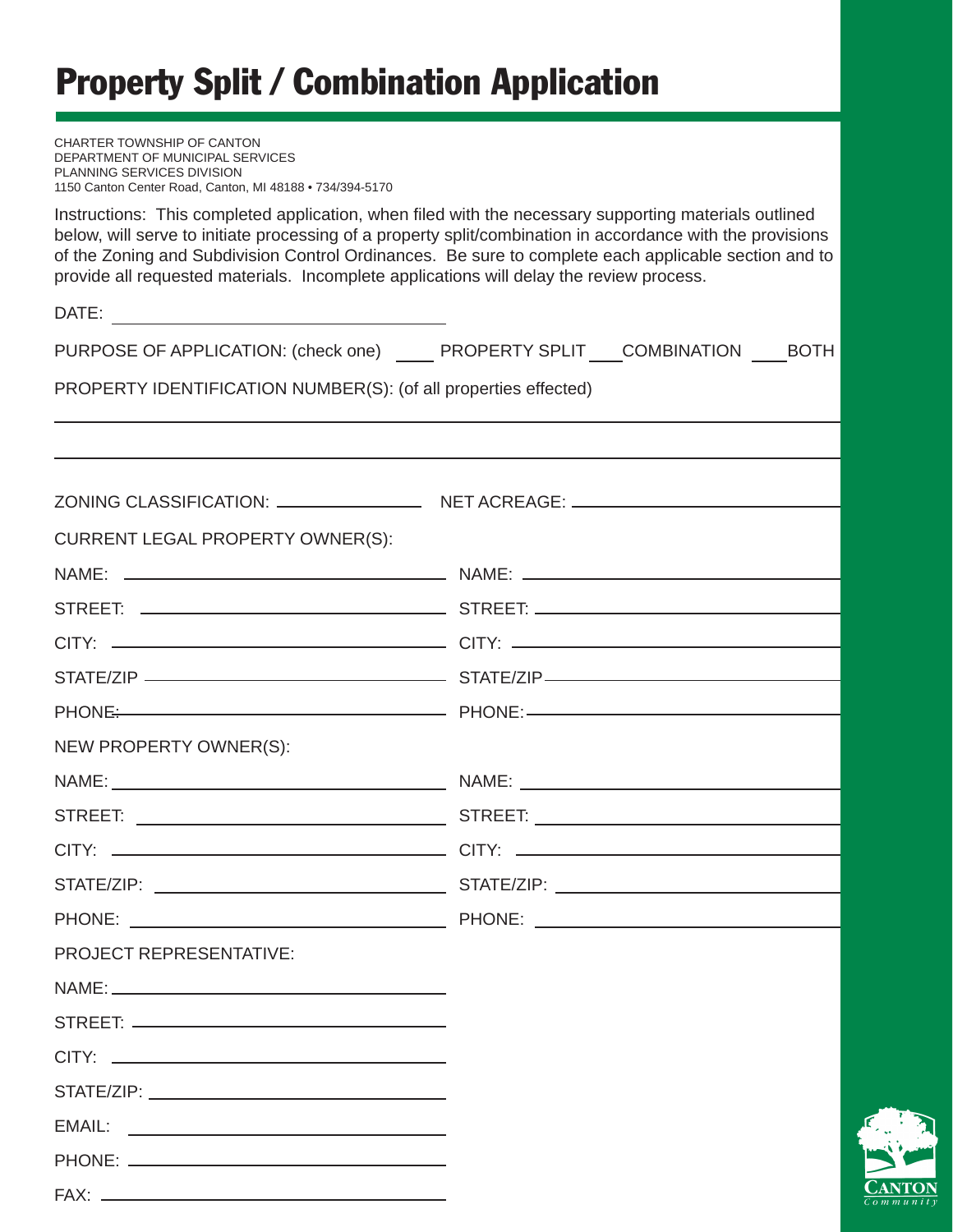# Property Split / Combination Application

DESCRIBE WHAT YOU WISH TO ACCOMPLISH IN AS MUCH DETAIL AS POSSIBLE ON THE LINES BELOW:

The legal owner(s) and project representative indicated above must sign this application. All correspondence and notices regarding the application will be transmitted to the project representative. by signing this application, the project representative is indicating that all information contained in this application, all accompanying plans and all attachments are complete and accurate to the best of his or her knowledge. This application is not valid unless it is accompanied by a processing and review fee in accordance with the fee schedule as adopted by the Board of Trustees and the completed information as described in the Subdivision Control Ordinance.

SIGNATURE(S) OF LEGAL OWNER(S):

SIGNATURE OF PROJECT REPRESENTATIVE:

| For Township Use                                          |  |  |
|-----------------------------------------------------------|--|--|
|                                                           |  |  |
|                                                           |  |  |
| Ownership verified by computer - matches current owner(s) |  |  |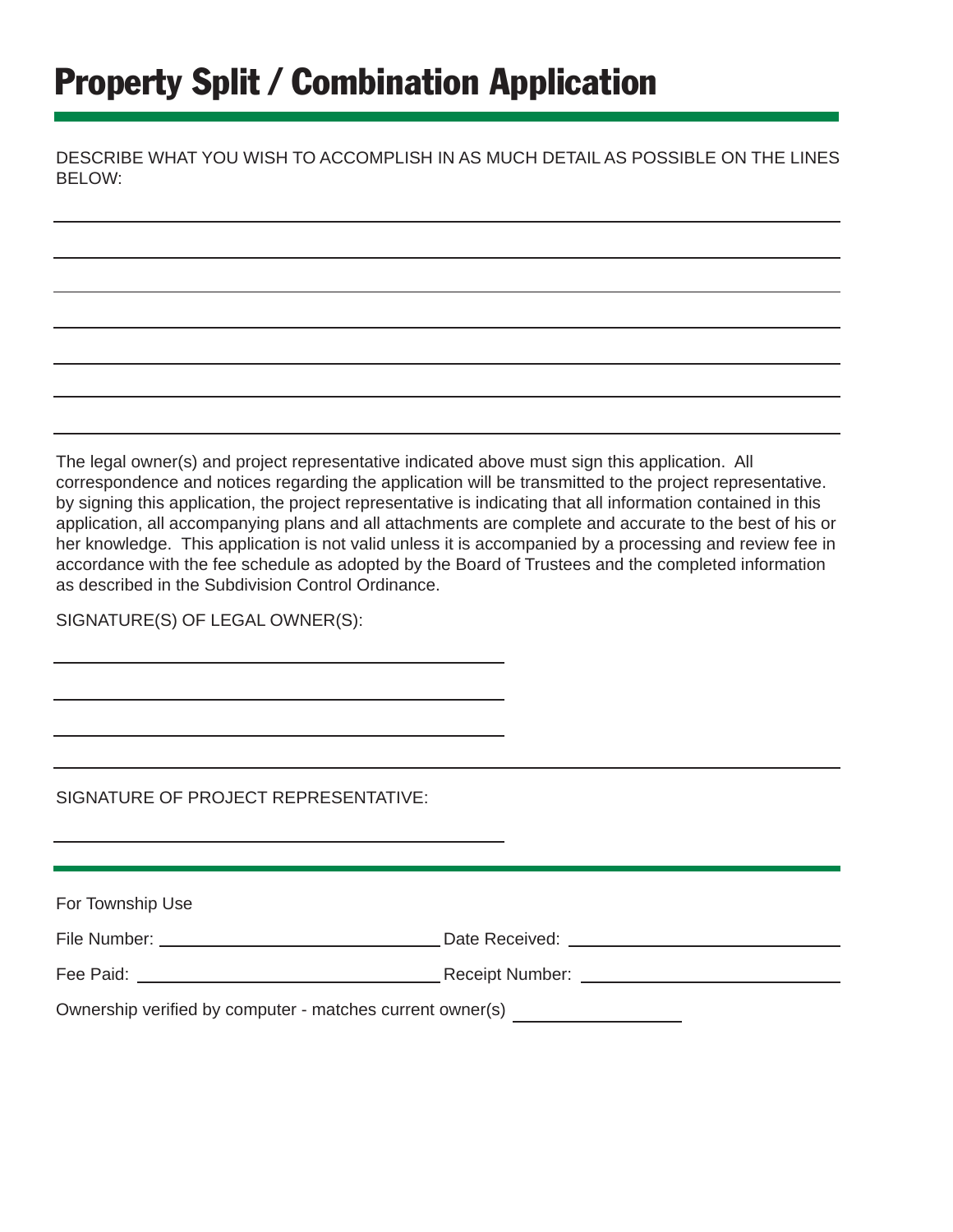### **Information Required:**

A Property Split / Combination Plan must be completed and submitted to Canton Township's Planning Services Division. Such plans shall be drawn to a scale of not less than 1 inch = 100 feet. The following descriptive and identification information shall be included on all property Split/Combinantion Plans:

- 1. Scale
- 2. Northpoint
- 3. Dates of submission and revisions
- 4. Legal and common description of the existing and proposed properties. If recorded and measured are different - show both.
- 5. The dimensions and bearings of all lots are property lines, showing the relationship of the site to abutting properties. If the site is a part of a larger parcel, the plan must indicate the boundaries of total land holding.
- 6. Identification and seal of architect, engineer or land surveyor who prepared the plan.
- 7. Zoning classification of the property(s).
- 8. Existing lot lines, building lines, structures, parking areas and other improvements (including wells, septic systems, water and sewer lines) on site and within 100 feet of the site.
- 9. Location and dimension for a private road easement, if each lot created does not front completely on a public dedicated roadway.
- 10. Dimensions and centerlines of existing and proposed roads and road rights-of-way.
- 11. Location and description of all easements for public rights-of-way, utilities, access, shared access, and drainage.

#### **THE TOWNSHIP ENGINEER MAY REQUEST THE FOLLOWING ADDITIONAL INFORMATION:**

12. Topography on the site and within 100 feet of the site at two foot contour intervals, referenced to a U.S.G.S. benchmark.

The property split/combination plan shall be accompanied by the following documents:

- Three copies of the deed showing ownership of the property(s) and;
- Three copies of a survey of the existing site, showing location of building(s) and legal descriptions.
- Three copies of a survey of the properties proposed to be created, showing location of building(s) and legal descriptions.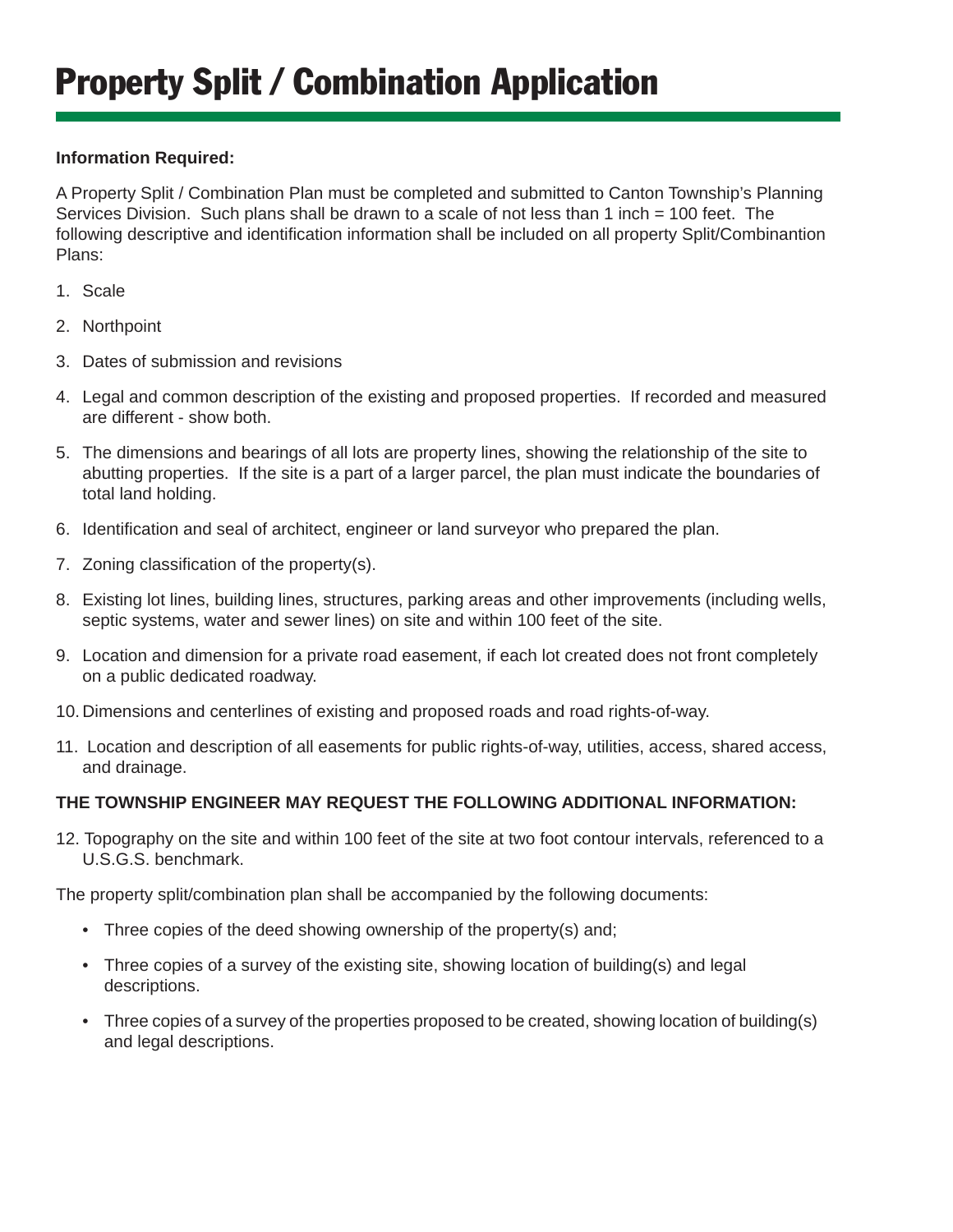#### **Property Split/Combination Worksheet**

**Answer the following question in regard to the attached property split/combination application:**

- **1. Will the proposed split/combination result in the creation of more than fi ve separate properties (including any remaining area in the original parcel)?**
- **2. Will each of the properties created meet or exceed the minimum lot width required in the zoning district?**
- **3. Will each of the properties created meet or exceed the minimum lot area required in the zoning district? (Lot area shall be calculated on the NET acreage, less any existing or proposed road rights-of-way or roadway easement)**
- **4. Does each resulting parcel completely front on a public road or on a proposed private road? (Private roads require site plan approval and construction of the private road BEFORE ANY LOT SPLITS WILL BE APPROVED)**
- **5. Are any of the resulting parcels greater than 10 acres in size?**
- **6. To your knowledge, has the property been split during the last 10 years? If so, please include a reference to that information in your application materials to speed processing of your application.**

**IF YOU ANSWERED "YES" TO ITEM 1, THE PROPERTY MUST BE SUBDIVIDED AS OUTLINED IN THE SUBDIVISION CONTROL ORDINANCE. THE PROPERTY SPLIT WILL BE DENIED.**

**IF YOU ANSWERED "NO" TO ANY OR ALL OF ITEMS 2, 3, OR 4, THE PROPOSED SPLIT/ COMBINATION DOES NOT MEET THE REQUIREMENTS OF THE ZONING ORDINANCE OR SUBDIVISION CONTROL ORDINANCE, AND WILL BE DENIED.**

**PLEASE NOTE: This Property Split / Combination Worksheet is provided as a tool for the applicant and reviewer to aid in the processing of the application. Answers given to any of the above question do not guarantee or imply approval of the application.**